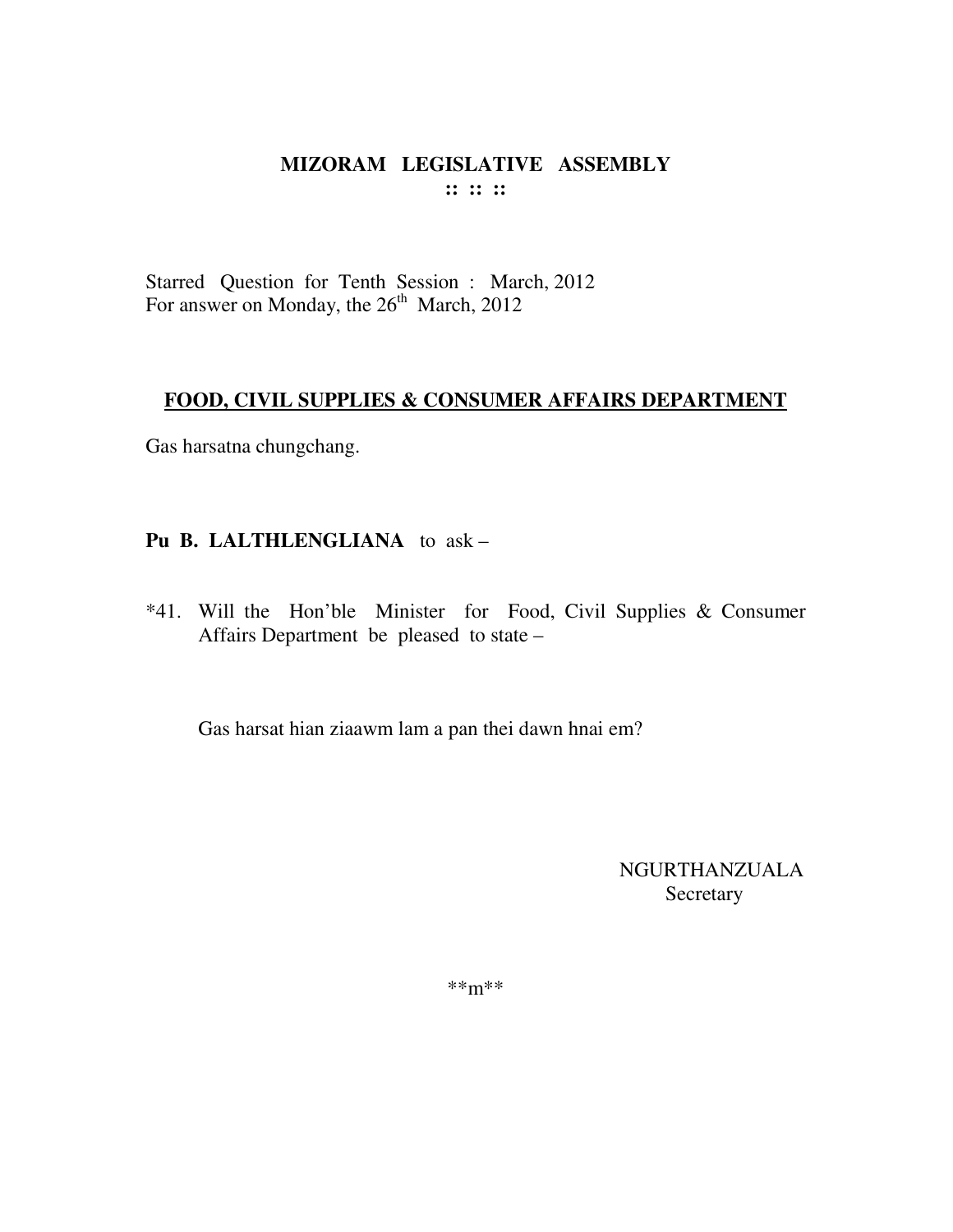Starred Question for Tenth Session : March, 2012. For answer on Monday, the  $26<sup>th</sup>$  March, 2012.

#### **TRADE & COMMERCE DEPARTMENT**

Thirchhe hralh chhuah chungchang.

#### **Pu LALDUHOMA** to ask -

- \*42. Will the Hon'ble Minister for Trade & Commerce Department be pleased to state –
	- (a) Mizoram atanga ram pawna thirchhia hralh chhuah zat leh a hlut zawng engnge ?
	- (b) Thirchhe zawnga eizawngtute hi tute nge an nih ? Engvangin nge Sorkar hian a regulate ?

NGURTHANZUALA Secretary.

…nt…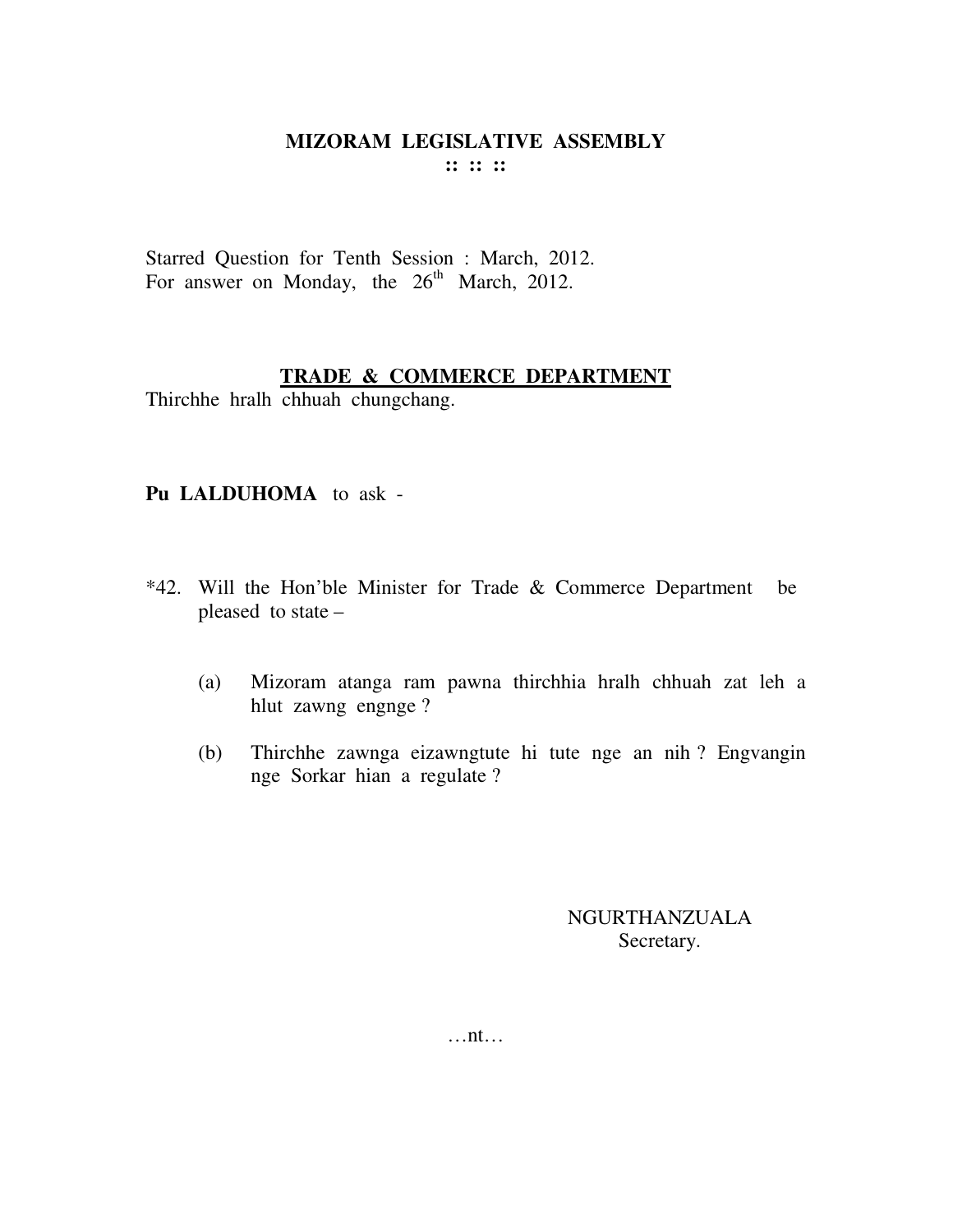Starred Question for Tenth Session : March, 2012. For answer on Monday, the 26<sup>th</sup> March, 2012.

# **HIGHER & TECHNICAL EDUCATION DEPARTMENT**

Scholarship Centralisation chungchang

# Pu K.LIANTLINGA to ask -

\*43. Will the Hon'ble Minister for Higher & Technical Education Department be pleased to state –

Mizoram Scholarship Centralisation plan hi tihhlawhtlin a ni tawh em?

**NGURTHANZUALA** Secretary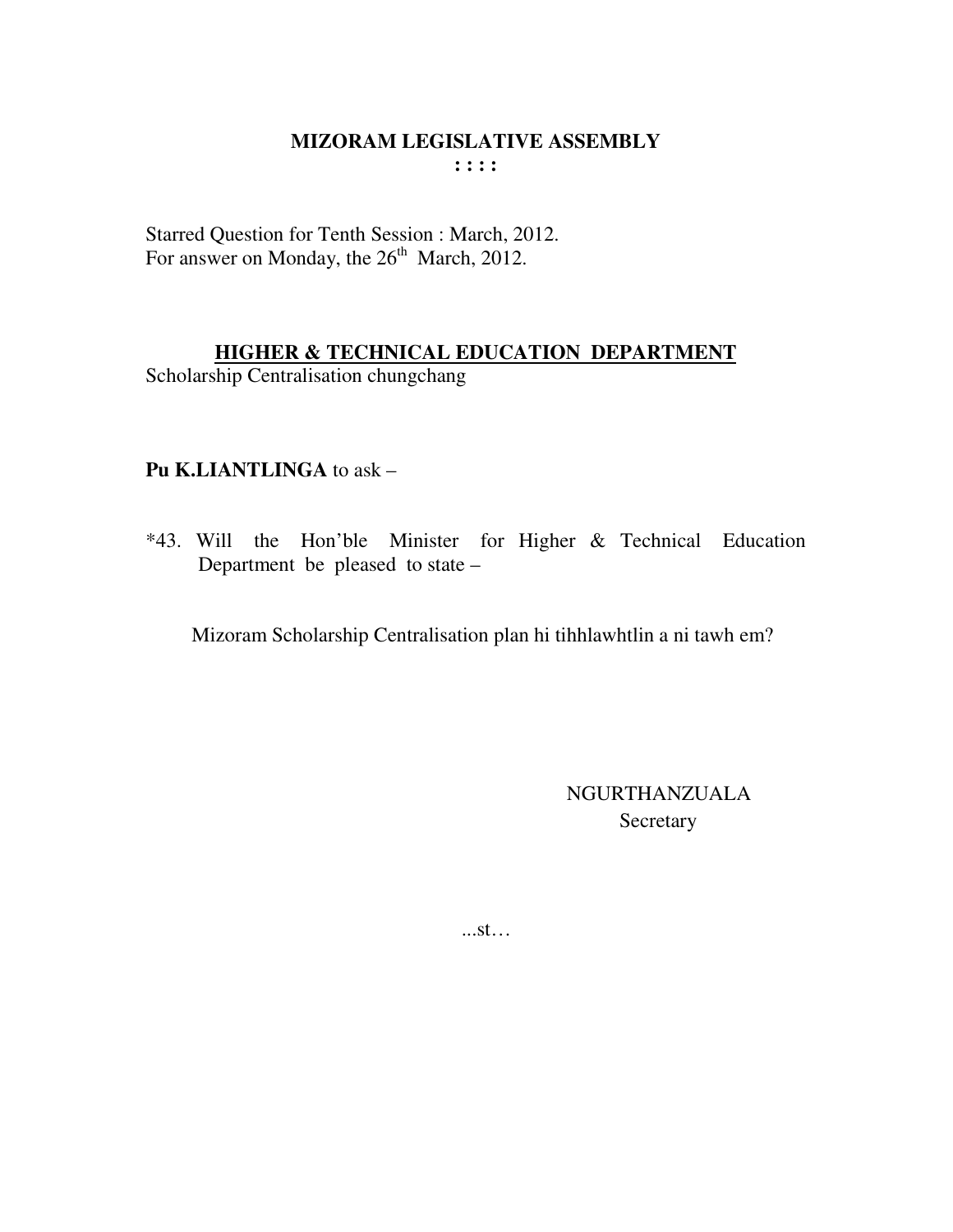Starred Question for Tenth Session : March, 2012.<br>For answer on Monday, the 26<sup>th</sup> March, 2012.

# **INDUSTRIES DEPARTMENT**

PMEGP Loan dilna form chungchang

#### Pu T.T. ZOTHANSANGA to ask -

\*44. Will the Hon'ble Minister for Industries Department be pleased to state  $-$ 

PMEGP Loan dilna form man hi Sorkar-ah a lut em?

NGURTHANZUALA Secretary

 $\dots$   $h...$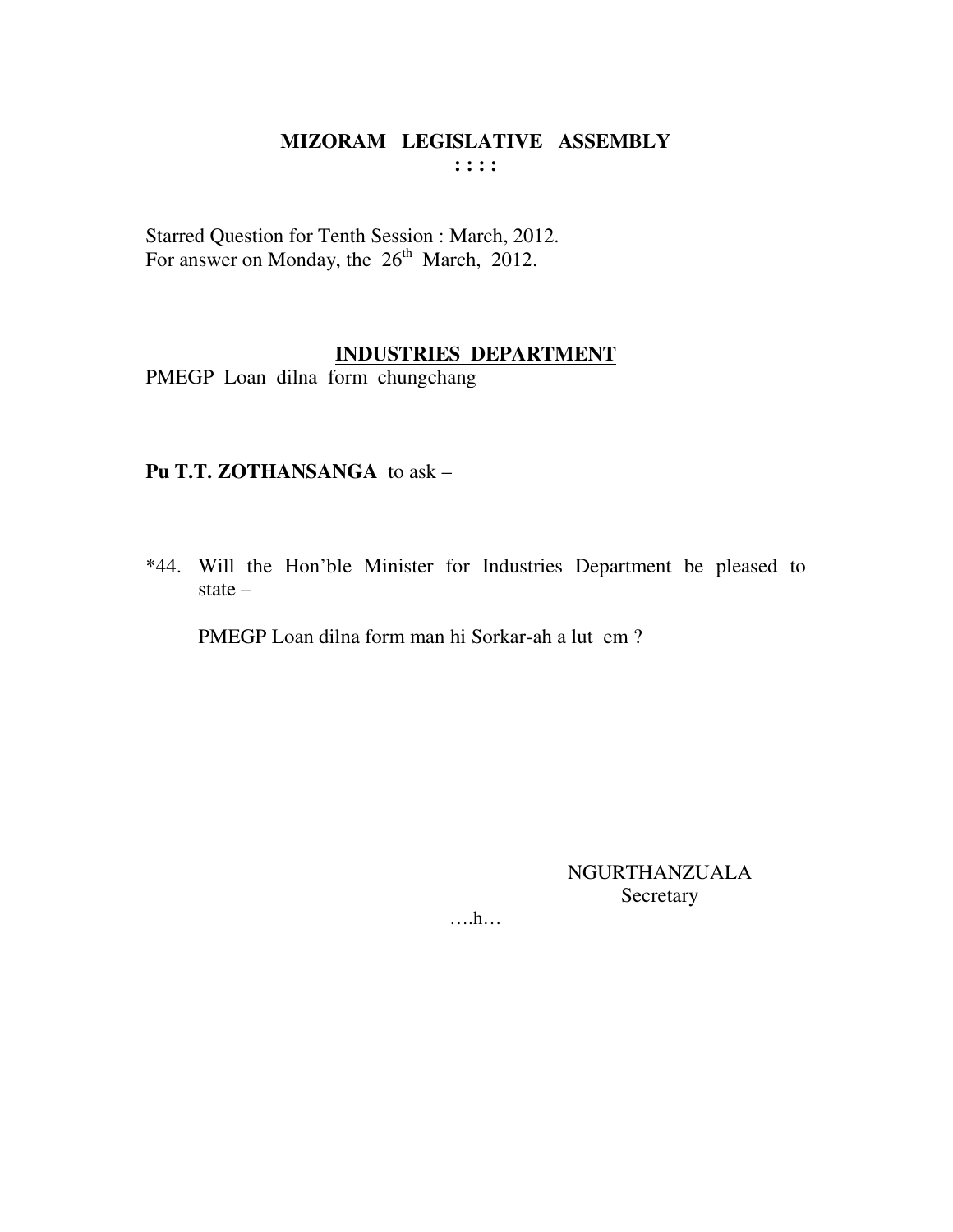Starred Question for Tenth Session : March, 2012. For answer on Monday, the  $26<sup>th</sup>$  March, 2012.

#### **PUBLIC HEALTH ENGINEERING DEPARTMENT**

Silchar tlangdunga tui harsatna chungchang

# **Pu HMINGDAILOVA KHIANGTE** to ask –

\*45 . Will the Hon'ble Minister for Public Health Engineering Department be pleased to state –

 Lungdai atanga Bukpui tlangdung leh Lungdai atanga Silchar kawnga khuate tui harsatna hi PHE Department hian a hria em?

> NGURTHANZUALA **Secretary**

...st…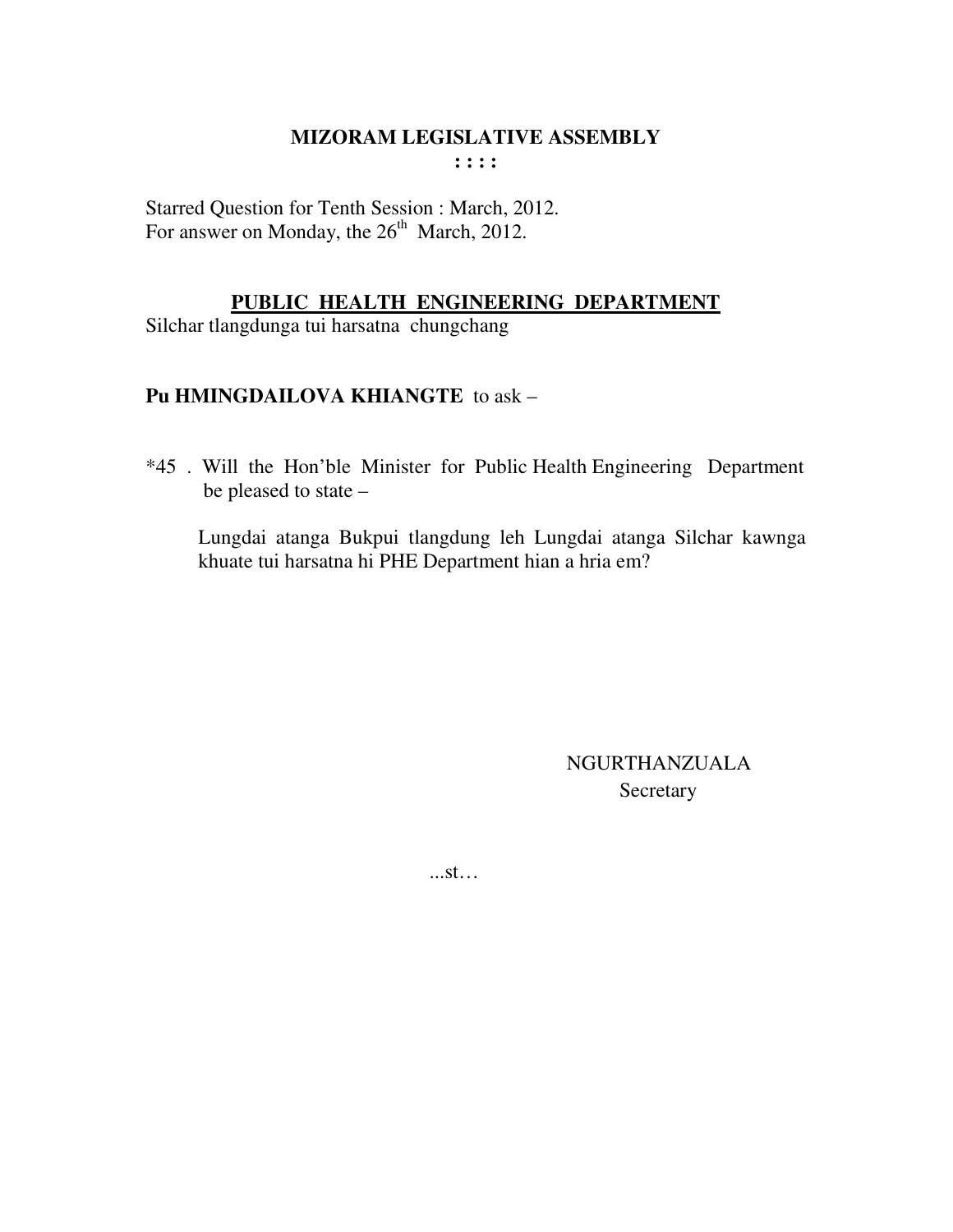Starred Question for Tenth Session : March, 2012. For answer on Monday, the  $26<sup>th</sup>$  March, 2012.

# **HEALTH & FAMILY WELFARE DEPARTMENT**

North Vanlaiphai Damdawi In (PHC) chungchang

#### **Pu LALTHANSANGA** to ask –

- \*46. Will the Hon'ble Minister for Health & Family Welfare Department be pleased to state –
	- a) N. Vanlaiphai Damdawi In (PHC) nakum 2013 a kum 100 tling tawh mai tur hi thawm that emaw, sak that tuma hmalakna a awm em ?
	- b) Dental Surgeon leh Pharmacist post hmun ruak tun thlenga la hnawhkhah loh hi hnawhkhah tumna a awm em ?

NGURTHANZUALA **Secretary** 

….h…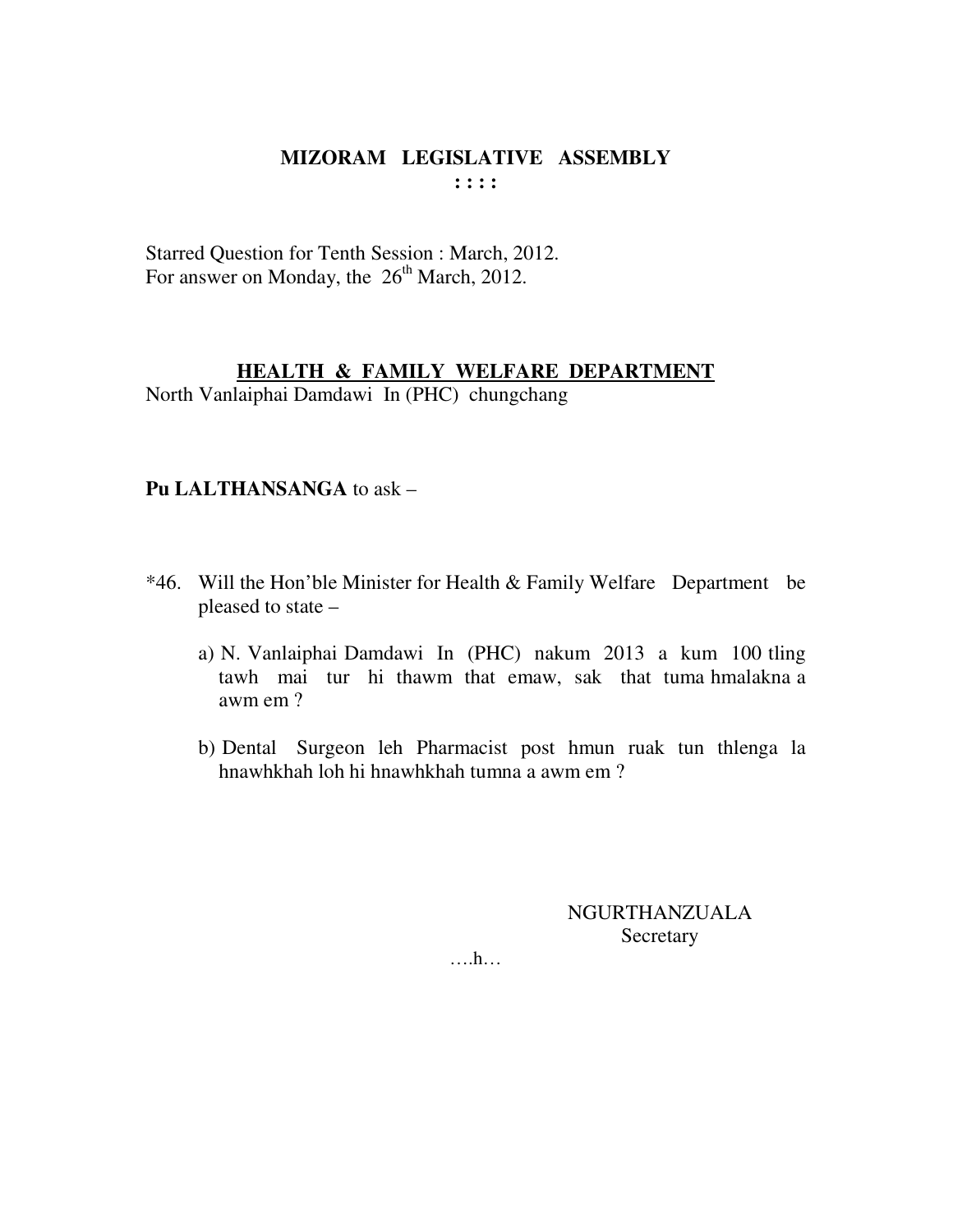#### MIZORAM LEGISLATIVE ASSEMBLY  $\mathbf{1}$ :  $\mathbf{1}$

Starred Question for Tenth Session : March, 2012. For answer on Monday, the 26<sup>th</sup> March, 2012.

#### HIGHER & TECHNICAL EDUCATION DEPARTMENT

Sakawrdai Tuisualral Higher Secondary School chungchang

# Pu R.L. PIANMAWIA to ask -

\*47. Will the Hon'ble Minister for Higher & Technical Education Department be pleased to state –

Sakawrdai Tuisualral Higher Secondary School Lump Sum-Grant $in$ -Aid (Kum 2005 a din tawh) hi Adhoc Grant-in-Aid ah dah tumna a awm em?

> NGURTHANZUALA Secretary

 $\dots$ ...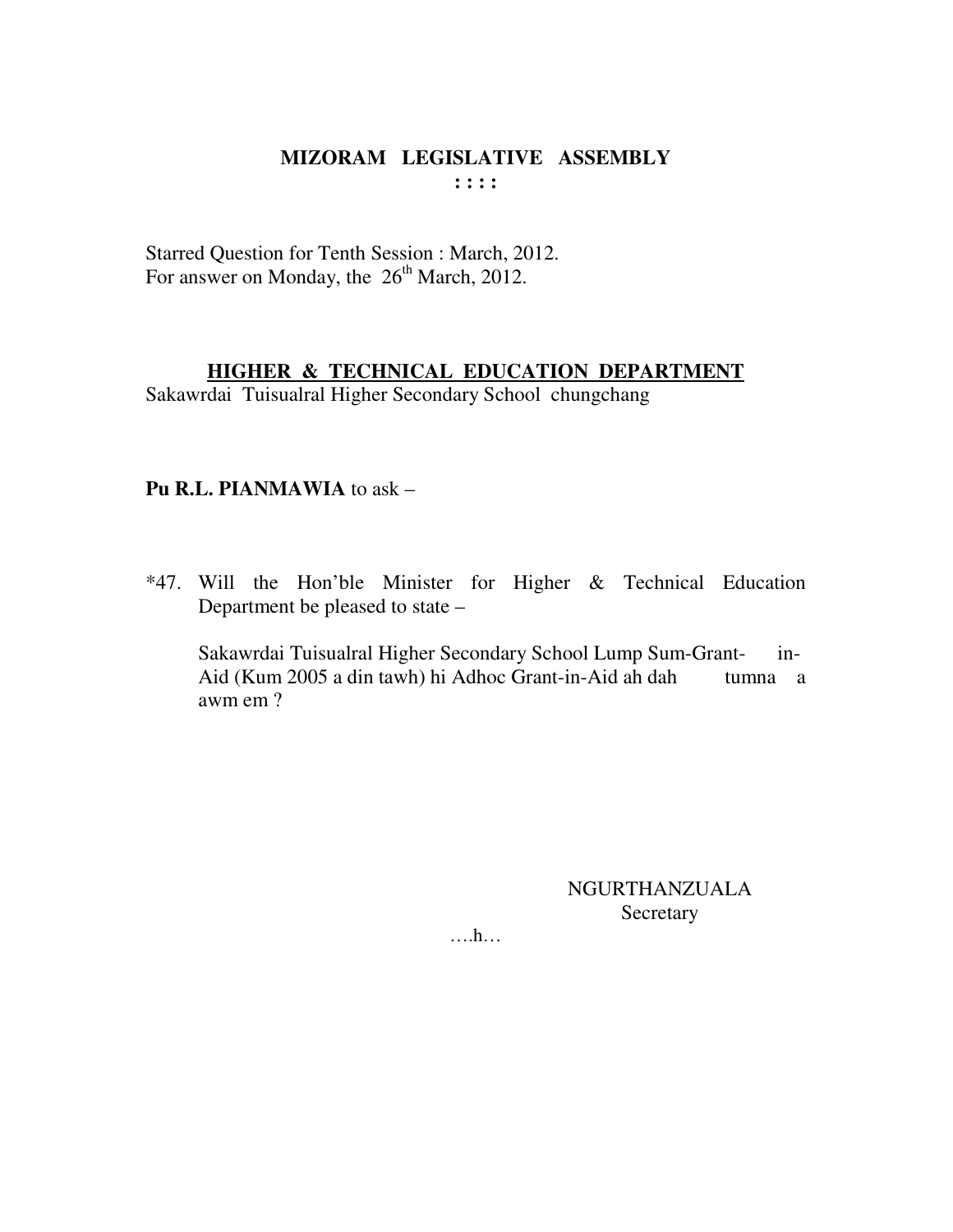Starred Question for Tenth Session : March, 2012. For answer on Monday, the  $26<sup>th</sup>$  March, 2012.

# **PUBLIC WORKS DEPARTMENT**

Kawlkulh – Lungpho road black top chungchang

# **Pu K. LIANZUALA** to ask –

\*48. Will the Hon'ble Minister for Public Works Department be pleased to state –

 Kawlkulh to Lungpho Road black top hna thawh mek hi eng hun chhunga zawh tur nge a nih?

> NGURTHANZUALA **Secretary**

...st…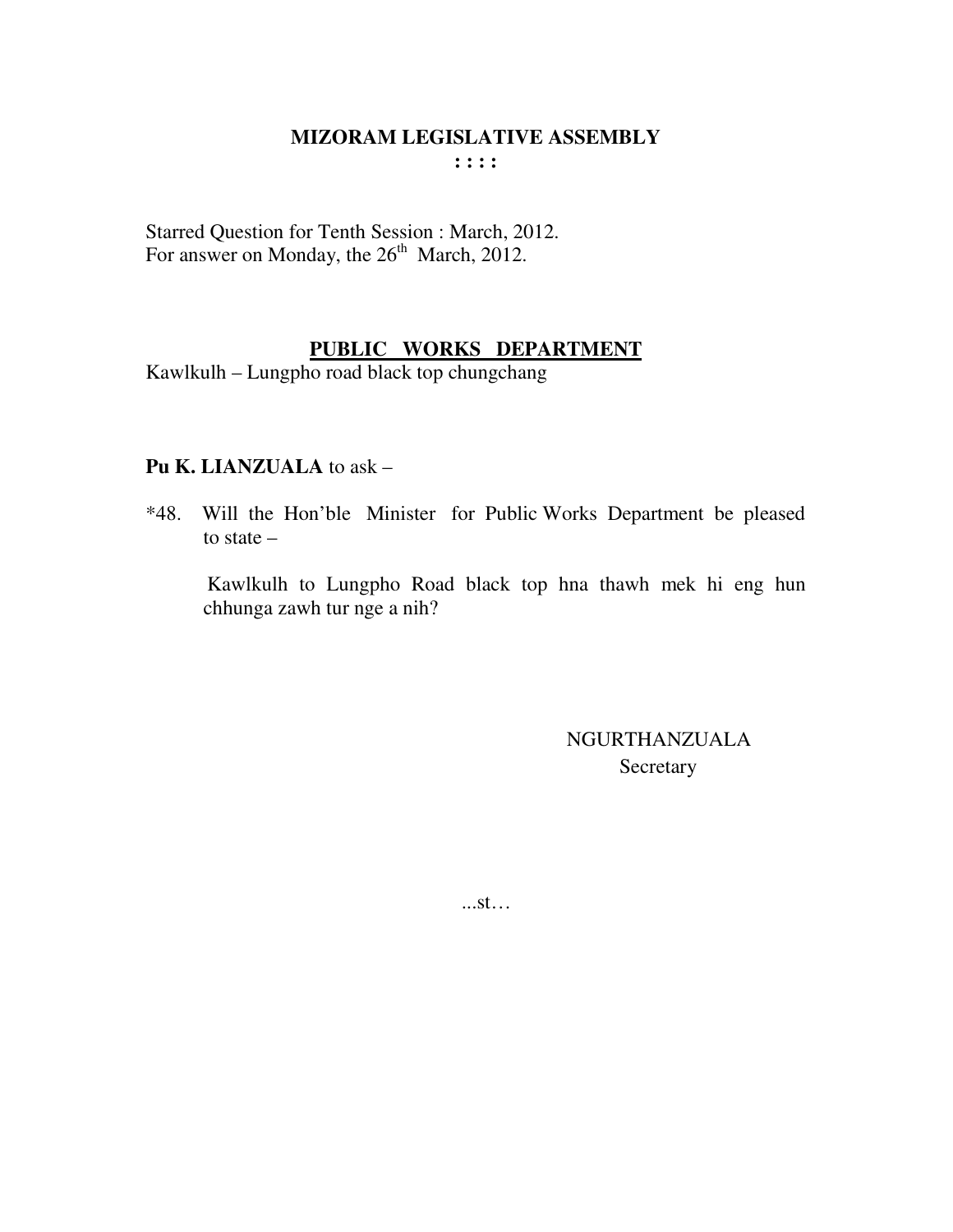Starred Question for Tenth Session : March, 2012. For answer on Monday, the 26<sup>th</sup> March, 2012.

#### **HOME DEPARTMENT**

Dungtlanga Police hmun siam chungchang

#### Pu B. LALTHLENGLIANA to ask -

- \*49. Will the Hon'ble Minister for Home Department be pleased to state  $$ 
	- a) East Tuipui Assembly chhunga Dungtlangah khian Police hmun nghet siam tumna a awm em ?
	- b) Awm nita se engtikah nge ni ang?

**NGURTHANZUALA** Secretary

 $\dots h\dots$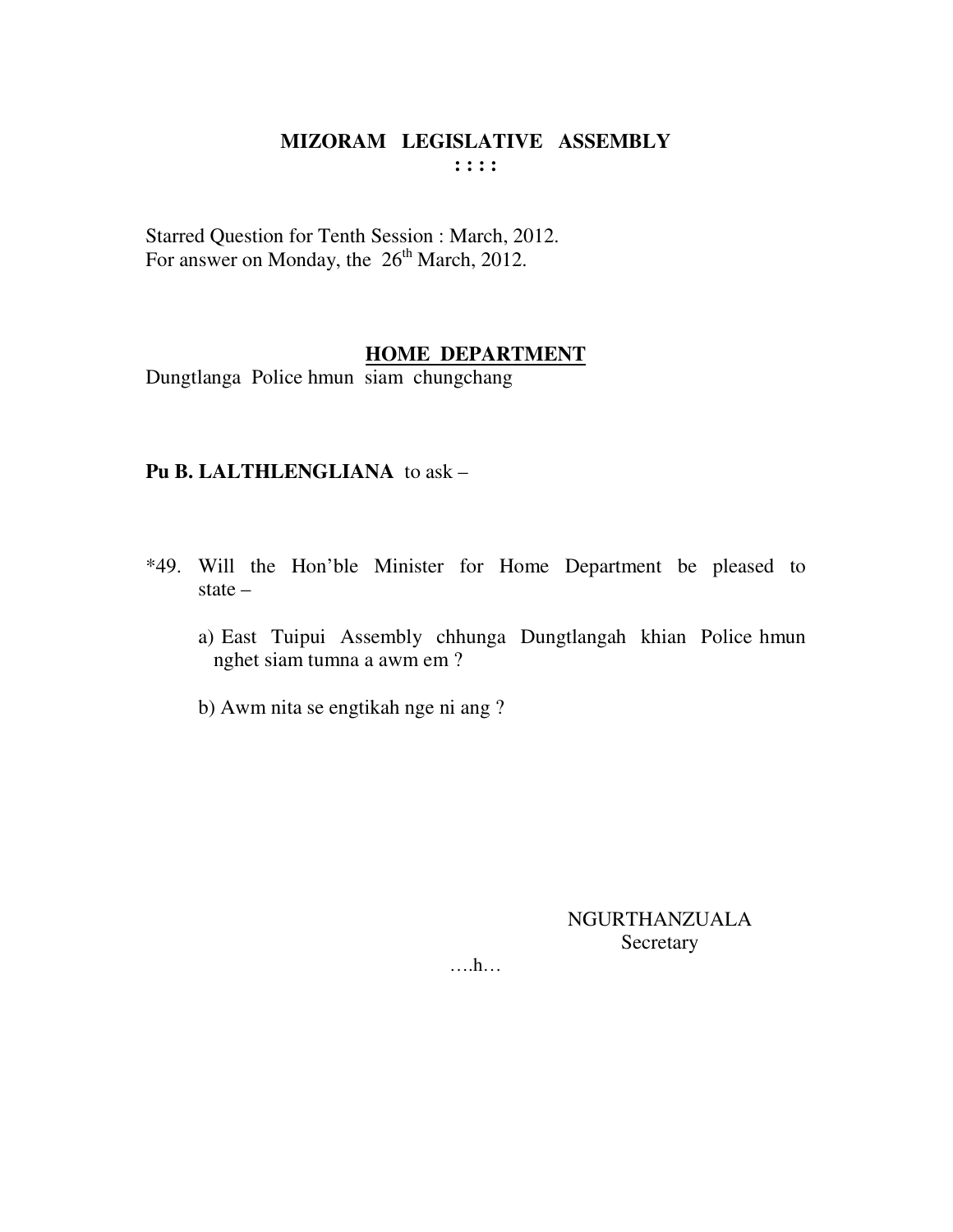Starred Question for Tenth Session : March, 2012. For answer on Monday, the  $26<sup>th</sup>$  March, 2012.

# SOCIAL WELFARE DEPARTMENT

Women & Child Development Department din chungchang

# Pu K. LIANTLINGA to ask  $-$

\*50. Will the Hon'ble Minister for Social Welfare Department be pleased to state  $-$ 

Child Development Department lo pianna tur atan Women and hian Social Welfare Department hian engchenin nge hma a lak tawh ? Proposal-te siam a ni tawh em ?

> **NGURTHANZUALA** Secretary

 $\dots h\dots$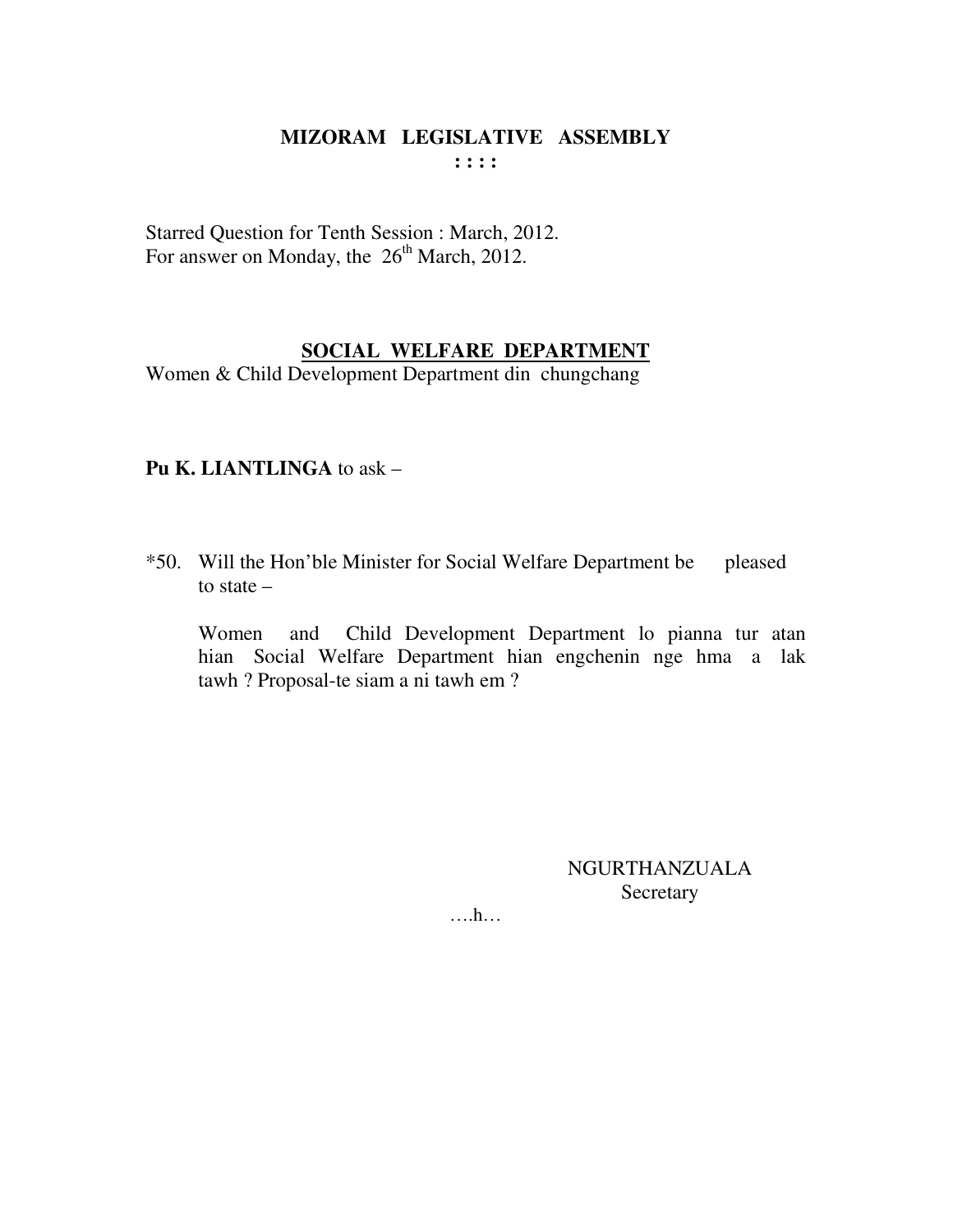Starred Question for Tenth Session : March, 2012. For answer on Monday, the  $26<sup>th</sup>$  March, 2012.

# **PUBLIC WORKS DEPARTMENT**

West Phaileng-Marpara inkar kawng chungchang

# **Pu C. RAMHLUNA** to ask –

- \*51. Will the Hon'ble Minister for Public Works Department be pleased to state –
	- a) Mizoram Public Works Department Western Circle hnuaia West Phaileng atanga Marpara inkar kawng siam thatna tur hian pawisa sanctioned amount engzatnge ?
	- b) Pawisa estimate amount atangin PWD in Contractor-te hnen atangin pawisa pawh let a nei em ? Nei ta se engzat theuh nge a pawh let ?
	- c) Heng pawisa a pawh let te hi eng atana hman nge a nih ?

NGURTHANZUALA Secretary

….h…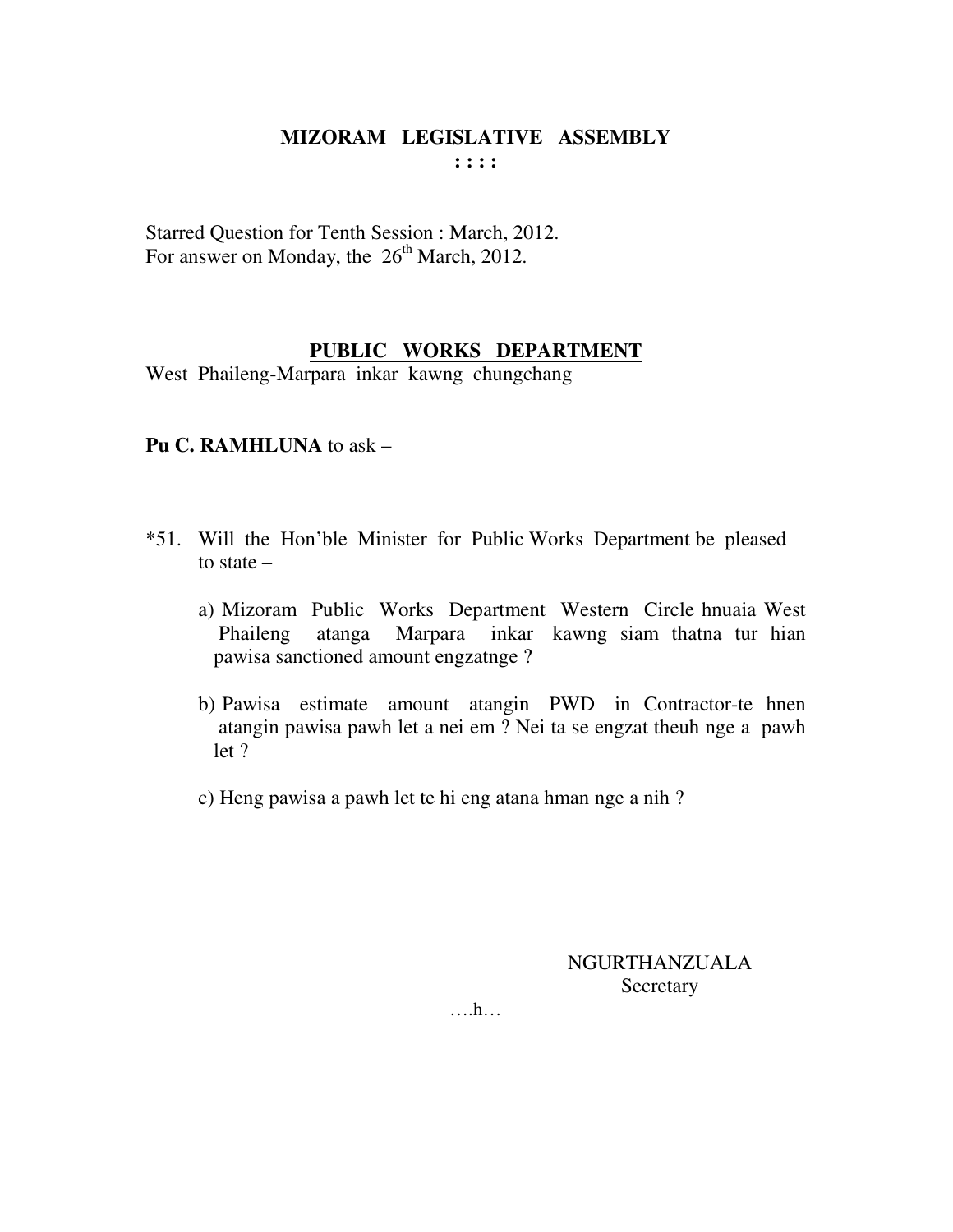Starred Question for Tenth Session : March, 2012. For answer on Monday, the 26<sup>th</sup> March, 2012.

#### **PUBLIC WORKS DEPARTMENT**

M/S Bengal Prakalpa Nirman Pvt. Ltd. Kolkata chungchang

# **Pu C. RAMHLUNA** to ask –

- \*52. Will the Hon'ble Minister for Public Works Department be pleased to state –
	- a) National Highway No.54, Lunglei Hrangchalkawn atanga Saiha Zero point thleng kawng maintenance hnathawktu M/S Bengal Prakalpa Nirman Pvt. Ltd., Kolkata-te hnenah pawisa engzatnge pek a nih tawh ?
	- b) Engtik hun chhunga kawng maintenance hna hi zo tur nge an nih ?

NGURTHANZUALA Secretary

….h…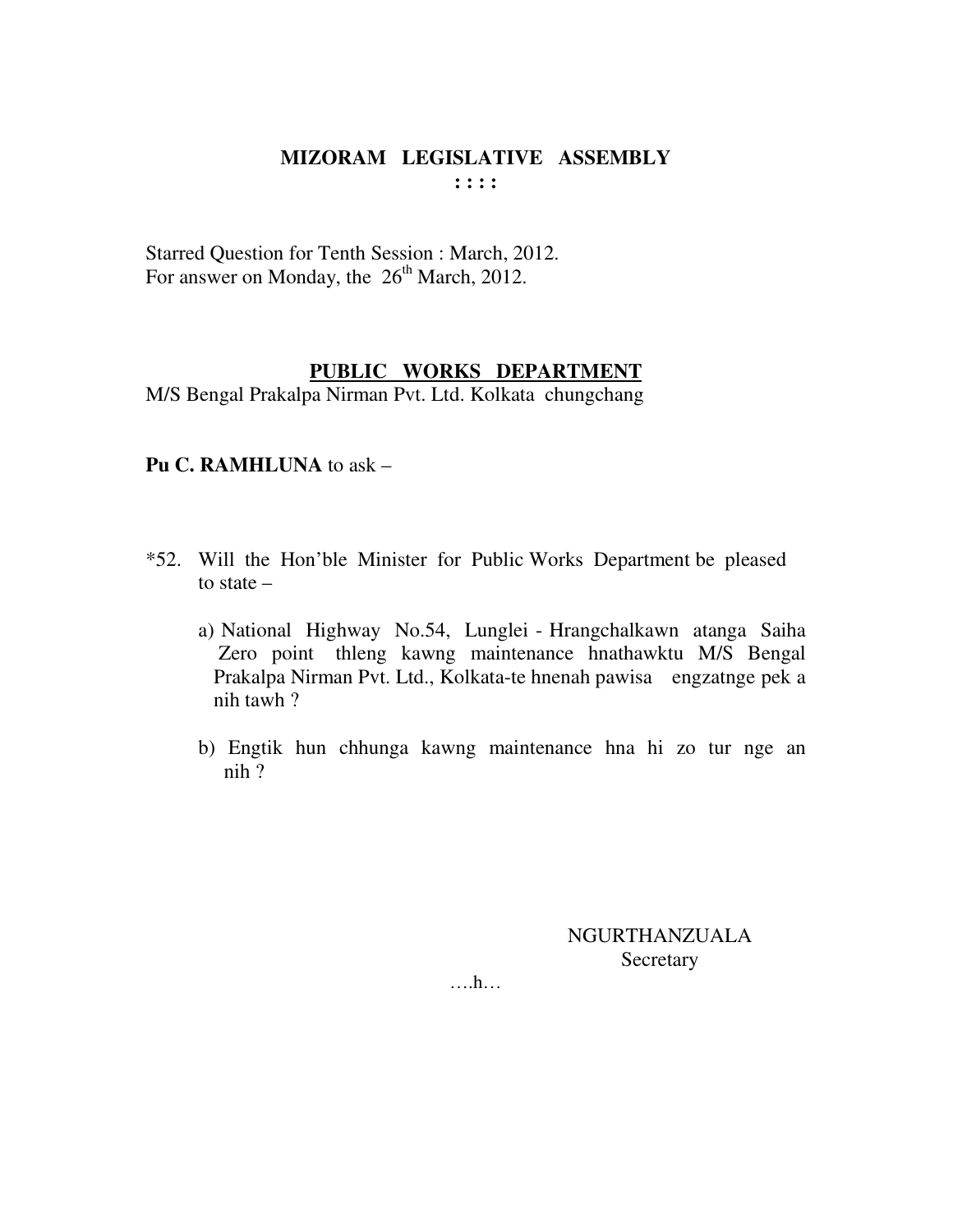Starred Question for Tenth Session : March, 2012. For answer on Monday, the 26<sup>th</sup> March, 2012.

#### TRADE & COMMERCE DEPARTMENT

Zokhawthar Land Custom Station chungchang

# Pu T.T. ZOTHANSANGA to ask -

- \*53. Will the Hon'ble Minister for Trade & Commerce Department be pleased to state –
	- a) Zokhawthar Land Custom Station hi eng anga kalpui zel nge a nih?
	- b) Engtikah nge hawn a nih ang?

**NGURTHANZUALA** Secretary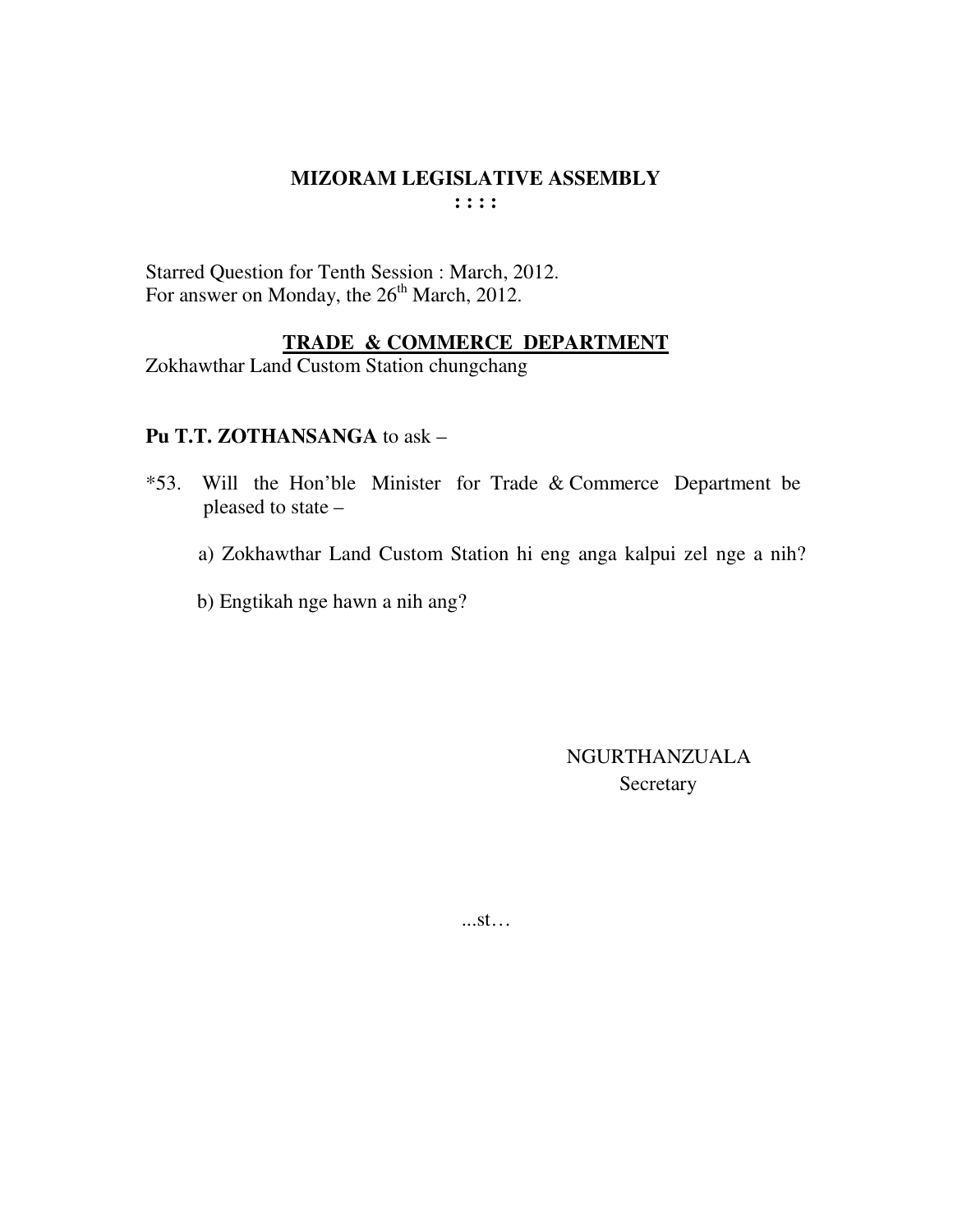Starred Question for Tenth Session : March, 2012. For answer on Monday, the 26<sup>th</sup> March, 2012.

# **SPORTS & YOUTH SERVICES DEPARTMENT**

Mini Indoor Stadium sak chungchang

# Pu LALTHANSANGA to ask -

- $*54.$ Will the Hon'ble Minister for Sports & Youth Services Department be pleased to state
	- a) Keitum leh Bungtlang Mini Indoor Stadium sakna atan hian engzatnge Sanction a nih?
	- b) Sanction hi engtikah nge release a nih?
	- c) A sak zawh hun tur min hrilh thei em?

**NGURTHANZUALA** Secretary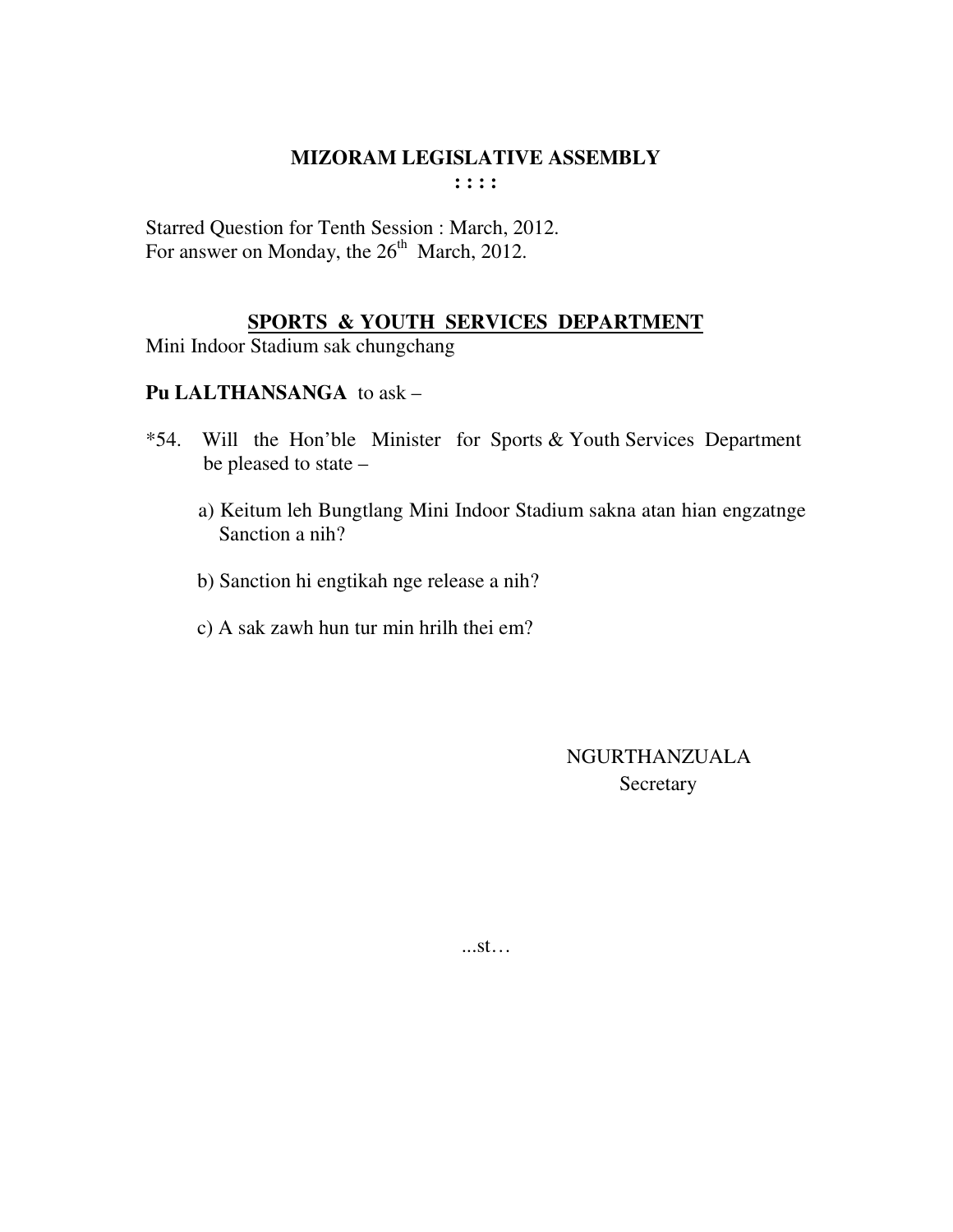Starred Question for Tenth Session : March, 2012 For answer on Monday, the 26<sup>th</sup> March, 2012

# **SCHOOL EDUCATION DEPARTMENT**

Pre – Matric Scholarship pek chungchang.

# **Dr. R. LALTHANGLIANA** to ask –

\*55. Will the Hon'ble Minister for School Education Department be pleased to state –

Kumin Financial year chhung hian Pre – Matric Scholarship pek engzat nge awm tawh?

> NGURTHANZUALA **Secretary**

\*\*m\*\*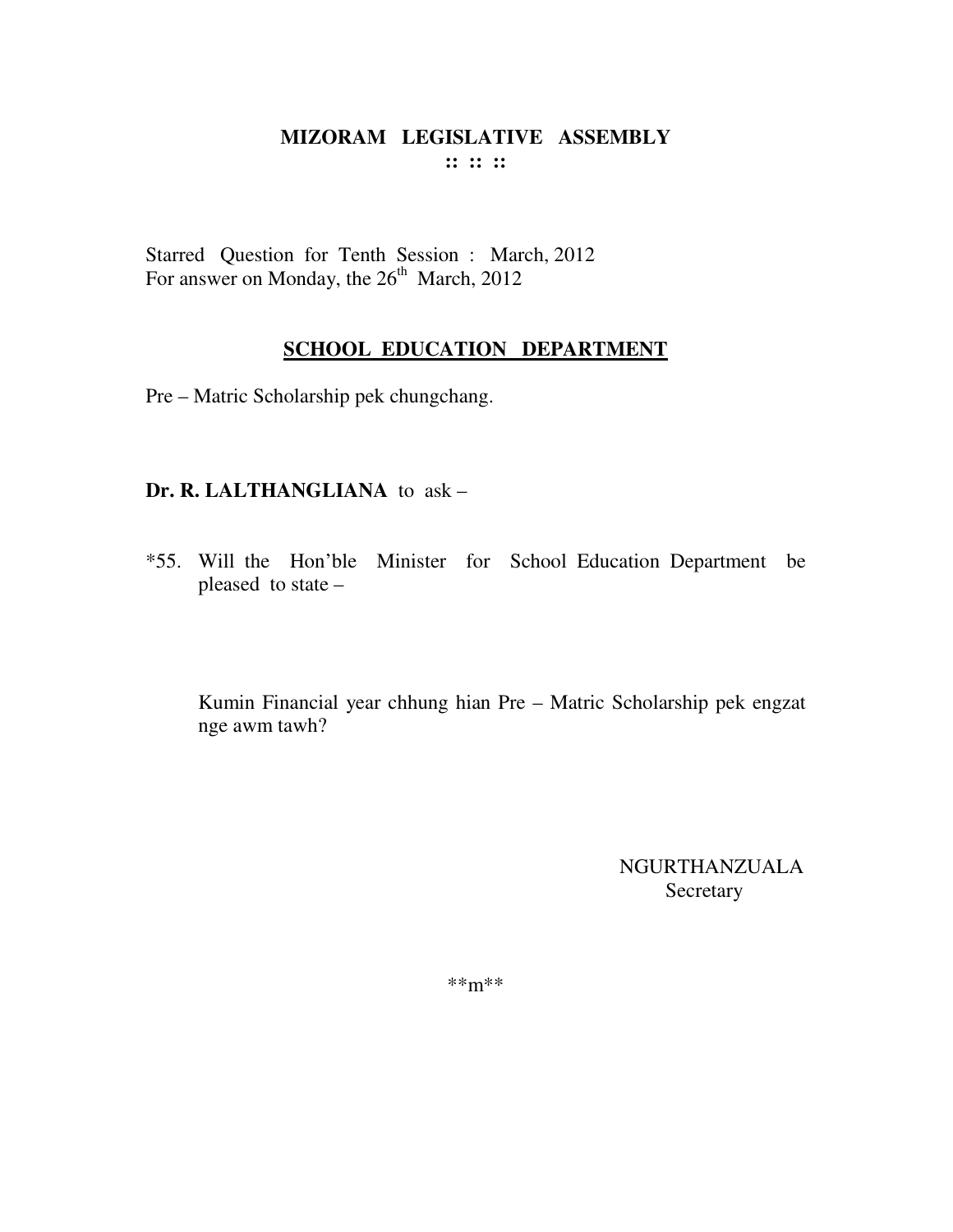Starred Question for Tenth Session : March, 2012. For answer on Monday, the  $26<sup>th</sup>$  March, 2012.

#### **RURAL DEVELOPMENT DEPARTMENT**

Lawngban – Lungdar kawng chungchang.

#### **Pu P.P. THAWLA** to ask -

- \*56. Will the Hon'ble Minister for Rural Development Department be pleased to state –
	- (a) Lawngban atanga Lungdar thleng Motor kawng laih nan BADP pawisa cheng engzatnge senral a nih tawh ?
	- (b) Helai kawng laih tura BADP Scheme-ah engtik kumah te nge telh a nih ?
	- (c) Cheng nuaih engzat zelin nge siam a nih ?
	- (d) Tute nge working agency atan hman an nih ?
	- (e) Lawngban Lungdar Motor kawng chu zawh a ni dawn tawh em ?

NGURTHANZUALA Secretary.

…nt…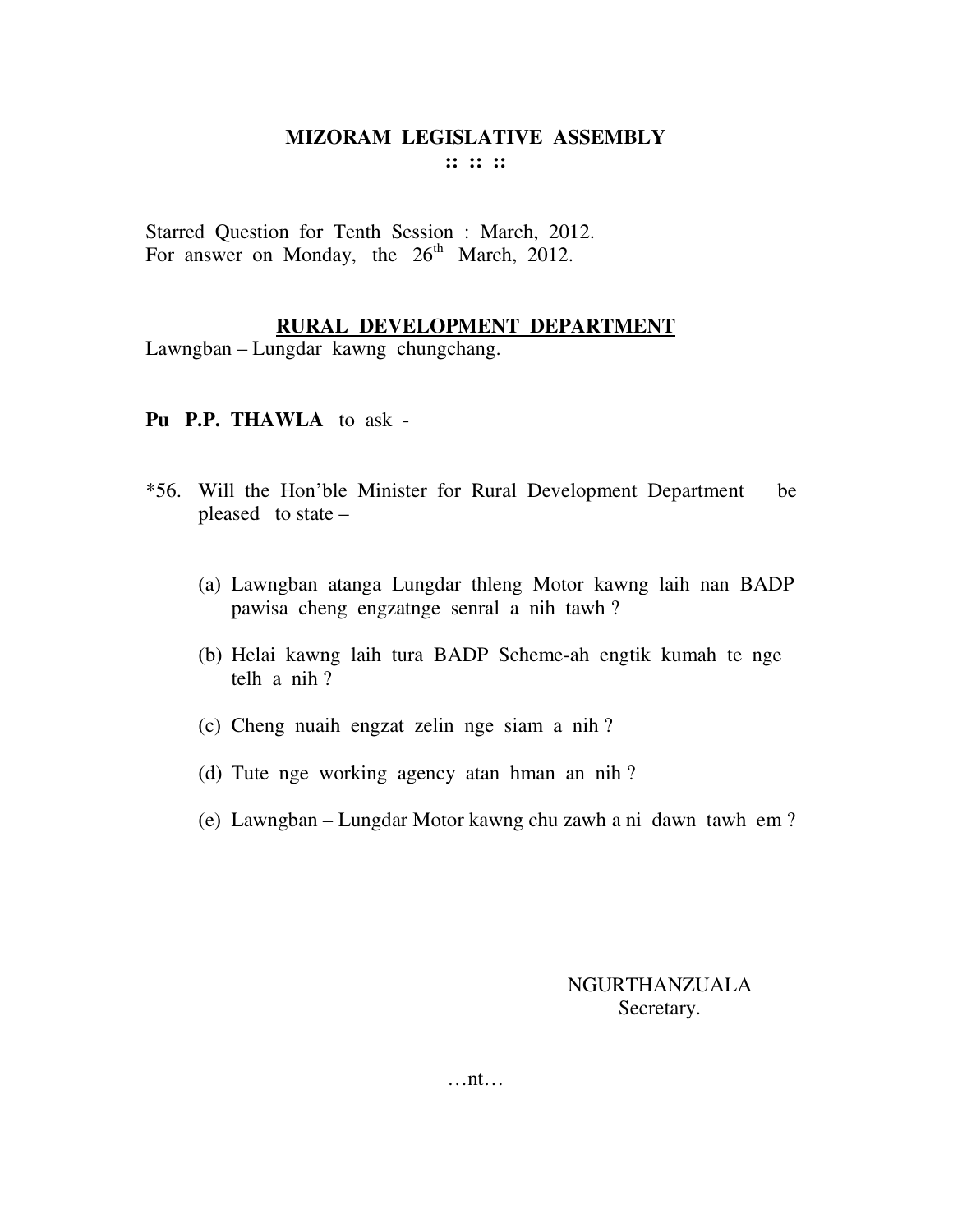Starred Question for Tenth Session : March, 2012. For answer on Monday, the  $26<sup>th</sup>$  March, 2012.

.

# **HORTICULTURE DEPARTMENT**

Tung rah chungchang

# **Pu LALDUHOMA** to ask –

- \*57. Will the Hon'ble Minister for Horticulture Department be pleased to state –
	- a) Mizoramah Tung rah hralhna a awm em? Tutenge lei, enge a rate?
	- b) Tung rah atanga a hriak sawrna khawl din tum a ni em?

 NGURTHANZUALA Secretary

..st…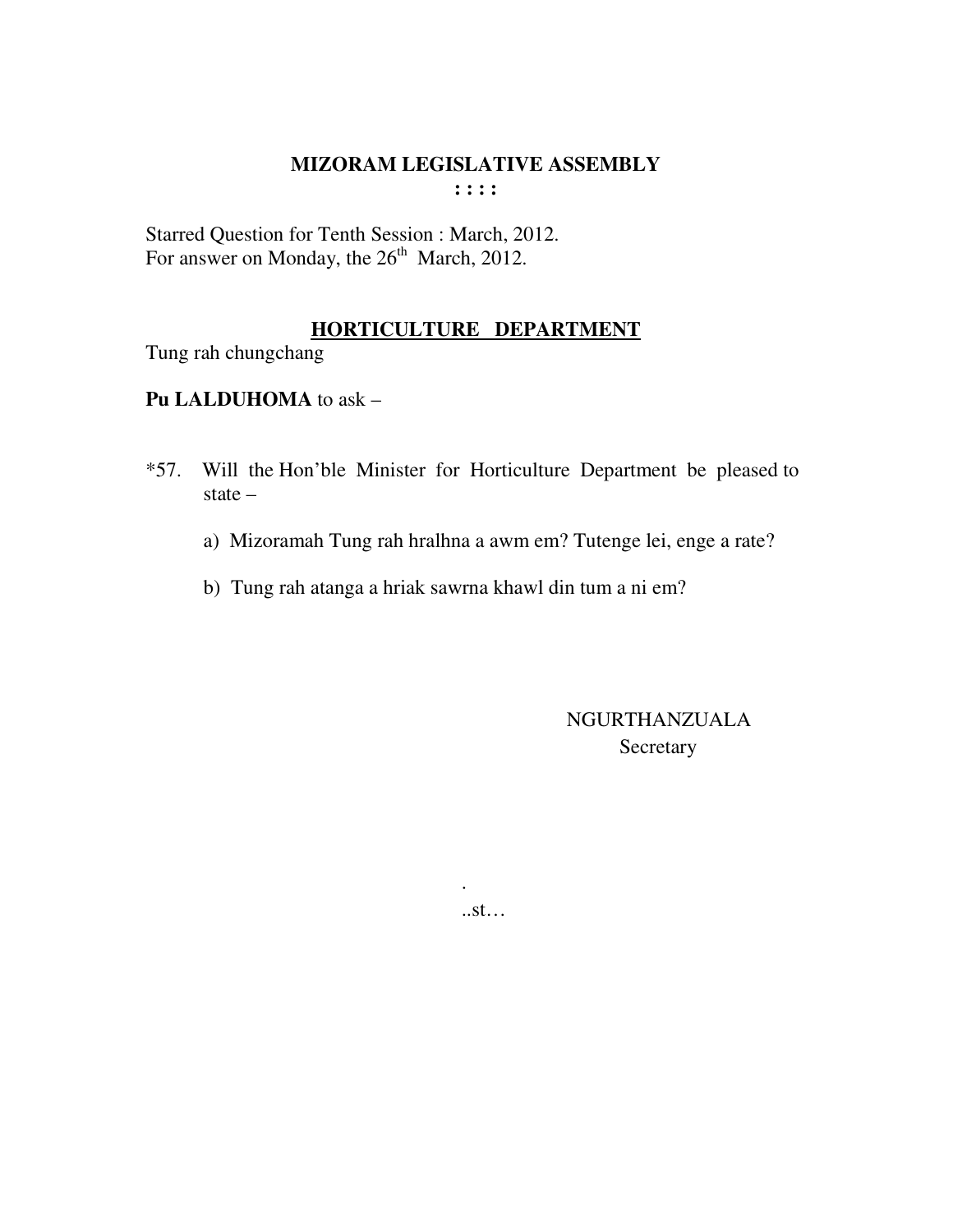# **MIZORAM LEGISLATIVE ASSEMBLY**

 $: : : :$ 

Starred Question for Tenth Session : March, 2012. For answer on Monday, the 26<sup>th</sup> March, 2012.

# FINANCE DEPARTMENT

Contract, Muster Roll, etc. chungchang

# **Pu LALDUHOMA** to ask -

\*58. Will the Hon'ble Minister for Finance Department be pleased to state –

Contract, Muster Roll, Deficit School & College, Autonomous Body, Board, Authority hnuaia Unorganised Employees & Workers ten Pension an hmuh ve theih dan ruahmanna a awm em?

> **NGURTHANZUALA** Secretary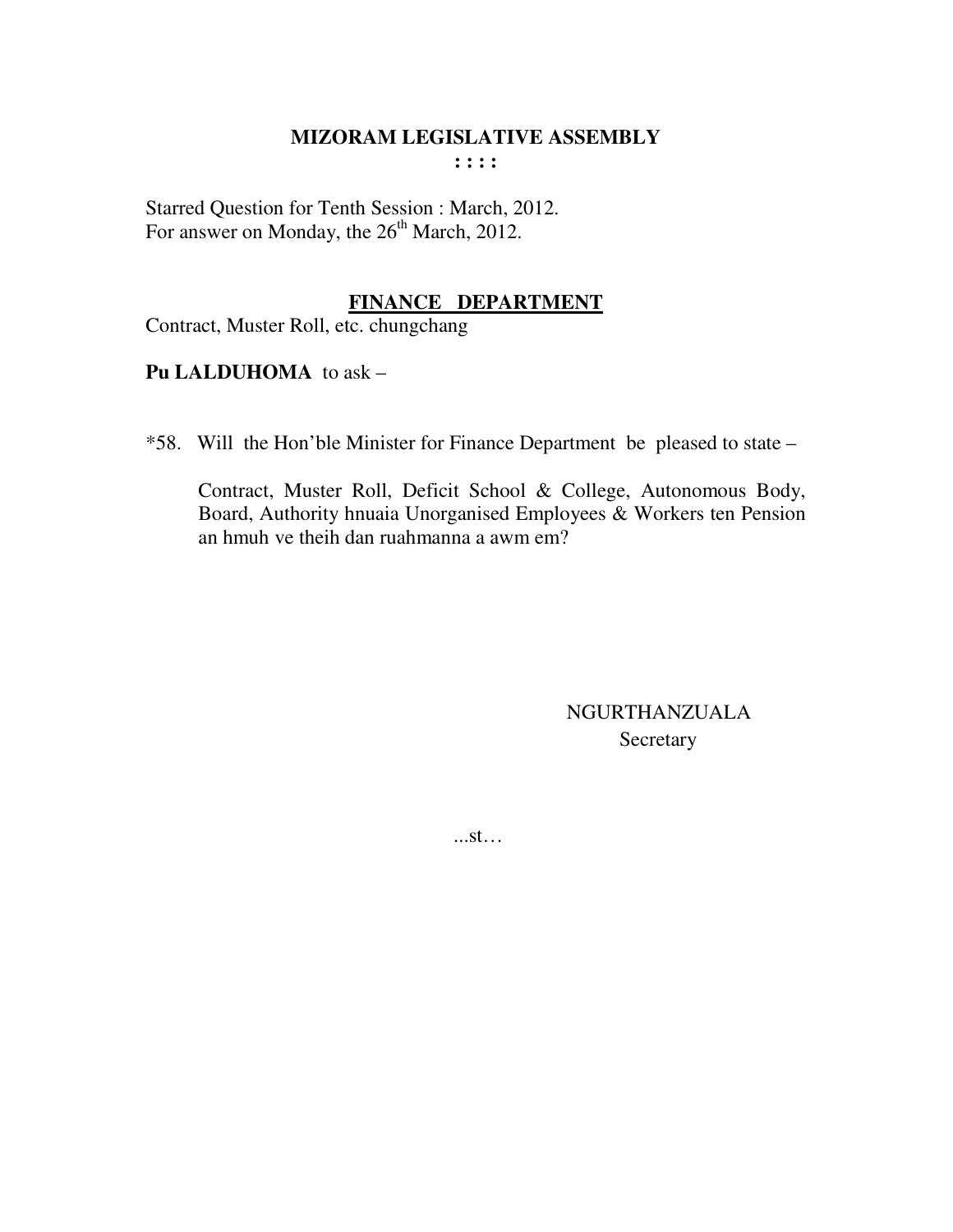Starred Question for Tenth Session : March, 2012 For answer on Monday, the  $26<sup>th</sup>$  March, 2012

# **FOOD, CIVIL SUPPLIES & CONSUMER AFFAIRS DEPARTMENT**

Gas leh thildang chungchang.

# **Pu LALDUHOMA** to ask –

- \*59. Will the Hon'ble Minister for Food, Civil Supplies & Consumer Affairs Department be pleased to state –
	- (a)  $5<sup>th</sup>$  Battalion IR Lungverh leh Sahuan area-ah hian Gas Connection nei engzatnge awm?
	- (b) Engnge a sem dan system? Mipuite hnenah engzat rate-in nge pek chhuah a nih?
	- (c) Helai hmun atana Retailer awm thin kha PTC Thenzawla sawn a nih hnu hian Buhfai, Chini etc. te helaia cheng mipuite hnenah hian pek zui a ni em? Tunge pe, enge a pekna rate?
	- (d) PTC ho awm laia an Ration Card te kha engtinnge a awm tak?

NGURTHANZUALA **Secretary**